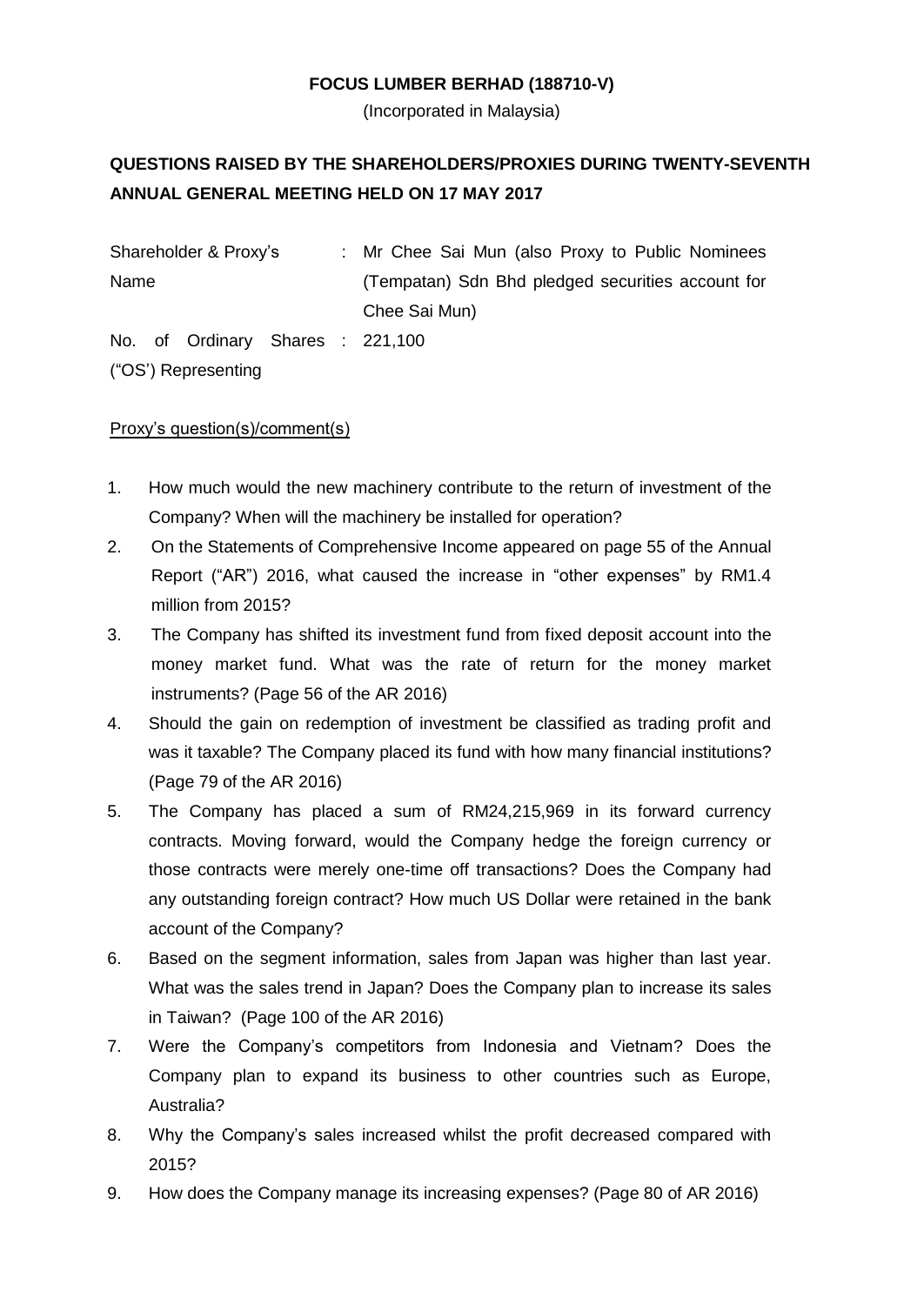#### **FOCUS LUMBER BERHAD (188710-V) MINUTES OF TWENTY-SEVENTH ANNUAL GENERAL MEETING HELD ON 17 MAY 2017**

- 10. What caused the trade and other receivables of the Company increased from RM16.6 million to RM28.3 million in 2016? (Page 56 of the AR 2016)
- 11. Were the Company's business related to construction building material?
- 12. Why the purchase of property, plant and equipment of RM0.635 million was lower than the 2015 of RM4.835 million as disclosed in page 58 of the AR 2016?
- 13. How does the Company classify its distribution income from other investment in the accounting ledger?

#### The Company's reply/response

- 1. The acquisition of new machinery was mainly for the production of smaller size logs and to improve the quality of the existing products. With the new machinery, the efficiency of the production process would be enhanced and the recovery rate of the logs was expected to increase to 10%. The new machinery was expected to be installed and commenced operation in 2018.
- 2. The increase in other expenses was mainly due to the realised gain from foreign currency contract and realised foreign exchange loss.
- 3. The rate of return from the money market instrument was about 3.5%. The rate of return for distribution income was not required to be disclosed in the Audited Financial Statements in according to the accounting standard. The interest generated from the fixed deposit was subject to tax.
- 4. The realised foreign exchange gain of RM1.740 million was included in the gain on redemption of other investment upon the redemption of foreign money market fund denominated in US Dollar. The Company also placed its fund into USD foreign currency account. Any gain on the foreign currency was taxable while the gain on the price difference of foreign currency fund was tax exempted. The Company has placed its money with two different banks.
- 5. As at to-date, the outstanding foreign contract was about 75% of the Company's sales. Due to the restriction imposed by Bank Negara Malaysia, the Company only retained 25% of the sales proceed in US dollar and the balance was converted into Ringgit Malaysia. The said US amount would be utilized to pay those expenses in US dollar. As at 31 December 2015, the foreign currency balances in US dollar was equivalent to RM15.303 million.
- 6. Japan government controls the imported product and they prefer to use their domestic products. As such, the Company would focus the sales in USA and Europe countries. The Company also supplied high quality products to Taiwan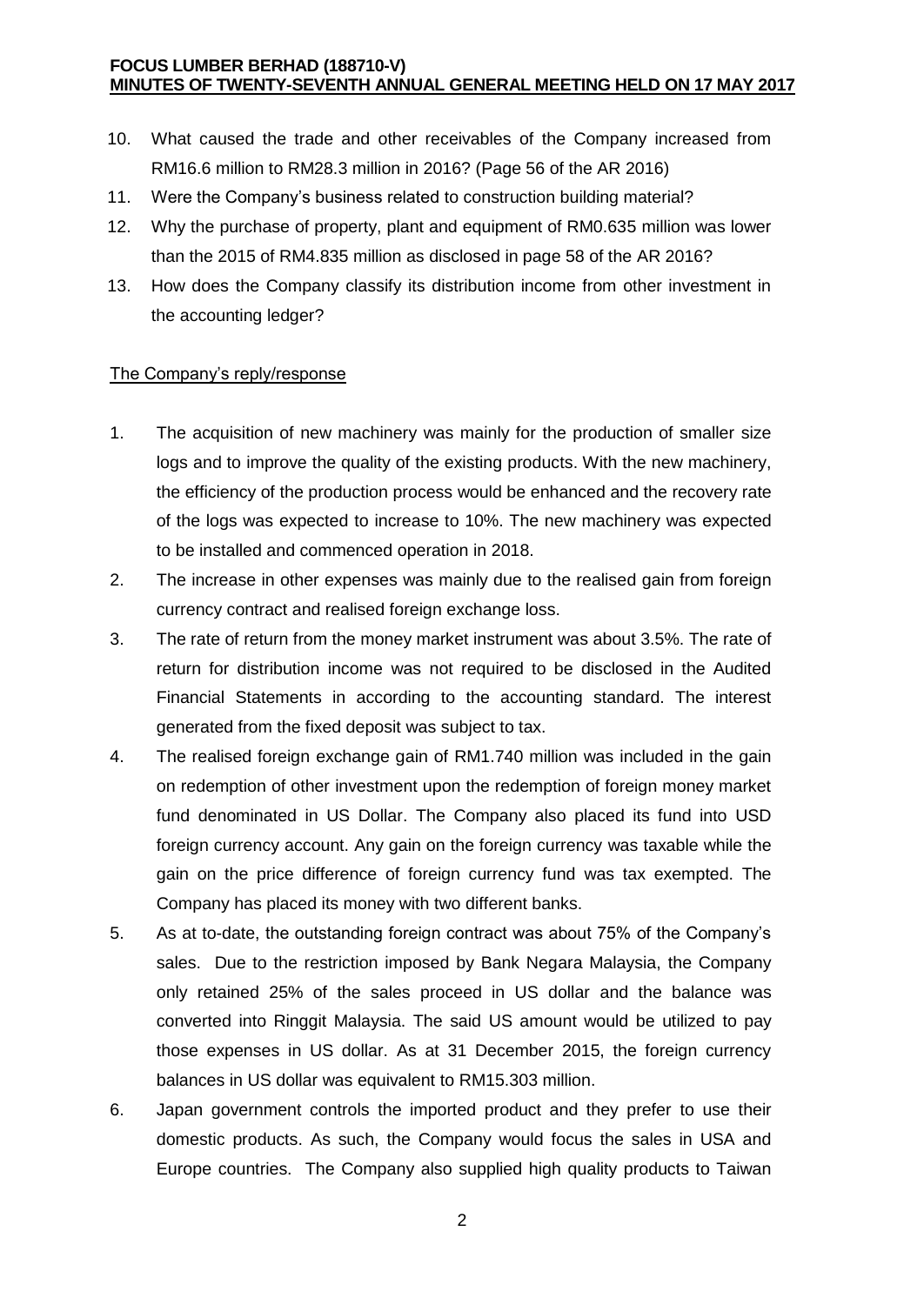and sales in Taiwan was increasing.

- 7. The Company supplied 70% of the plywood to Recreational Vehicles sector in United States of America. Some of the customers obtain the supply from Indonesia. Based on the Company's major customers' feedback, customers would try to balance their demand on the products from different suppliers. As such, this would not have impact on the Company' sales. The Company would constantly look into possible expansion into other countries. However, the Company required more time to study before making any investment decisions to penetrate into new market in other countries.
- 8. The decrease in profit was due to the lower selling price and the exchange rate of US dollar was not favourable compared with 2015. The appreciation of US dollar only started from November 2016 onwards.
- 9. The Company had implemented cost-cutting measures but some of the cost such as depreciation cost was unavoidable. With the new machinery, the Company hoped that the production efficiency and the recovery rate of the production would increase.
- 10. The increase in trade and other receivables was mainly due to increase in trade receivables and the Goods and Services Tax ("GST") recoverable. The increase in trade receivables was due to the timing of the goods were shipped to the customers. Orders received in December 2016 were shipped to customers at end of December 2016. In addition, the Bank also needed time to process the claim for the Letter of Credit after those goods were shipped to the customers. Normally, the credit term granted to customers was 30 days. The amount of the outstanding GST recoverable had been recovered.
- 11. Management was unable to determine whether the Company's plywood were related to the construction business as the Company only supplied the plywood to the customers. The Company would not enquire its customers who are the end user for the Company's products.
- 12. In 2016, the Company mainly acquired forklifts for factory. The purchase of the new machinery was approved in 2016. However, the machinery did not arrive as at end 2016 and as such it was not capitalised in the 2016 account. The new machinery would in stages in 2017. Management would only recognised the property, plant and equipment of RM1.166 million as "approved but not contracted for" under the capital expenditure commitments as disclosed in page 91 of the AR 2016.
- 13 The Company classified the gain from other investment as distribution income in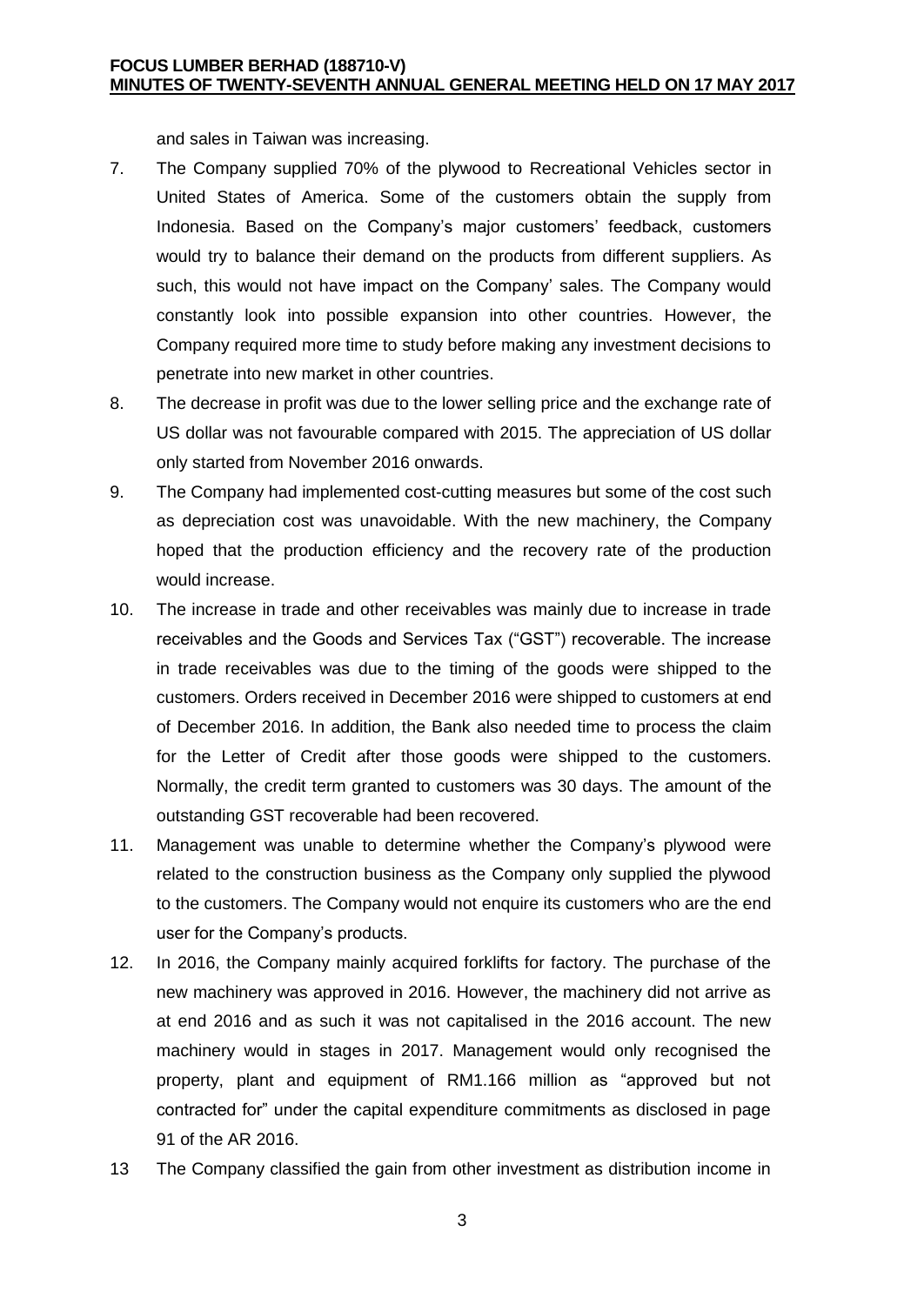the accounting ledger. The nature of the distribution income was similar to dividend income.

Shareholder & Proxy's Name : Teh Kian Lang also (Proxy to Public Nominee (Tempatan) Sdn Bhd No. of OS Representing : 26,000

## Shareholder's question(s)/comment(s)

- 1. Where were the new machinery from?
- 2. The Sabah forestry has recently introduced stringent controls on the timber industry, i.e. minimum wage and labor working hour issues. How the Company address these issues?
- 3. What is the latest value of the Company's land in Keningau? Does the Company carry out any revaluation on the said land?
- 4. Who were the main competitors of the Company in the similar industries? Are they from Malaysia or other countries?
- 5. What was the current plant utilisation of the Company?
- 6. The double deduction of freight charges was revoked in year 2016. Does the Company eligible to any other tax incentive? Does the Company have any plan on restructuring of tax structure of the Company?

## The Company's reply/response

- 1. The new machinery were from Japan.
- 2. The Company had addressed those issues prior to the implementation of such regulation. Management would monitor the matter from time to time.
- 3. The Company acquired the land since 1991 and had not carried out any revaluation on the said land. The net book value of the said land as at 31 December 2016 was RM1.5 million.
- 4. For Recreational Vehicles sector, the Company does not encounter any tough competitions in United States of America market. The competitors were mainly focus on the high quality products.
- 5. The average utilisation of the plant was approximately 80%. With the new machinery, the production efficiency would improve.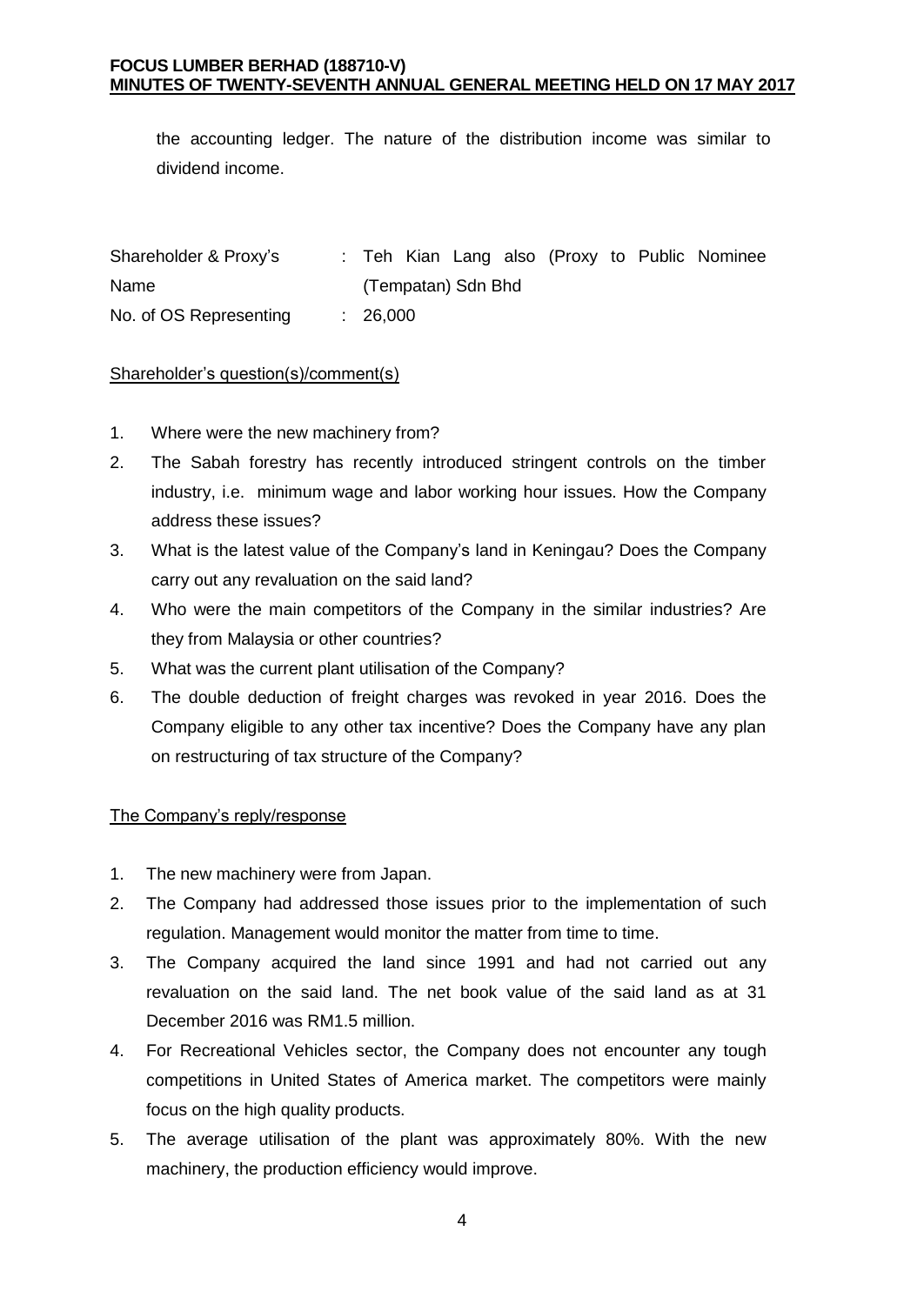#### **FOCUS LUMBER BERHAD (188710-V) MINUTES OF TWENTY-SEVENTH ANNUAL GENERAL MEETING HELD ON 17 MAY 2017**

6. The Company was still qualified for reinvestment allowance incentive at the moment. However, the eligible of said incentive was depending on the type of machinery acquired by the Company. The said incentive would expire in 2018. The Company would discuss with the tax agent whether the new machinery will qualify for the reinvestment allowance incentive and the tax structure of the Company.

Shareholder's Name : Wong Mun Fong No. of OS Representing : 11,000

Shareholder's question(s)/comment(s)

- 1. What were the species of logs the Company purchased?
- 2. Based on the sales volume by destination, how those countries such as South Korea and Taiwan used the logs purchased from the Company?
- 3. Are the log products of the Company directly shipped from Sabah or from West Malaysia to customers? Were the logs sourced from Malaysia?
- 4. With the new machinery, the efficiency of the production was expected to improve. Is the Company's production fully automated or it still required manpower. How many employees the Company has in the factory?
- 5. Based on page 43 of the AR, the strategies of the Company was to penetration into existing & new markets. What are the new market and countries the Company would penetrate?
- 6. The selling and distribution of RM24.482 million under other items of expense of the Statements of Comprehensive Income as stated in page 55 of the AR 2016. What was the main component item for the selling and distribution cost?
- 7. What was the distribution income from other investments and what caused the increase in the said distribution income as disclosed in page 58 of the AR 2016?
- 8. Why did the Company record a gain on redemption of other investment amounting to RM1.7 million in 2016 and none for 2015?
- 9. What caused the increase in the purchase of other investments under investing activities of Statement of cash flows as disclosed in page 58 of the AR 2016.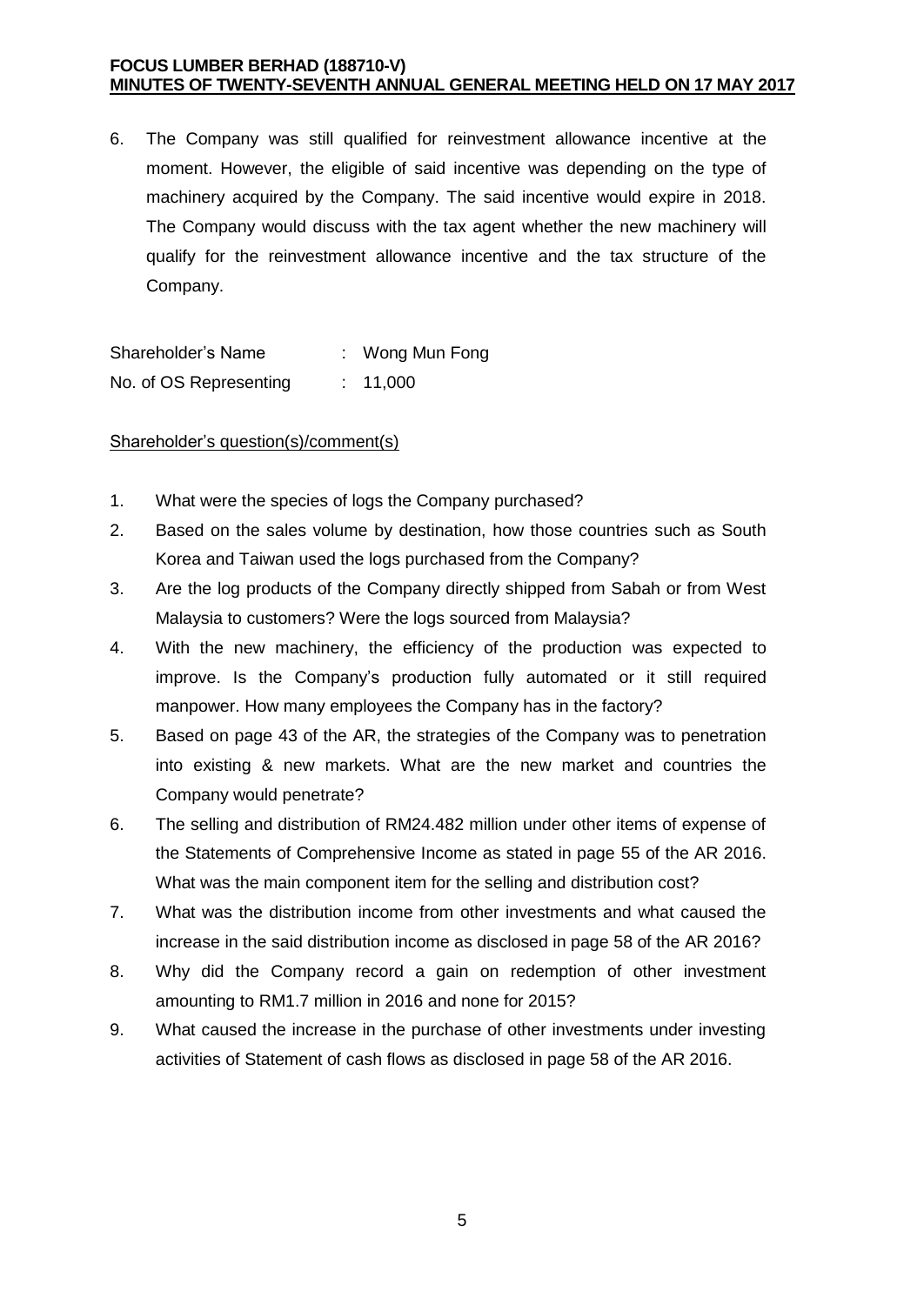#### The Company's reply/response

- 1. The Company sourced its logs entirely from Sabah. The logs were mainly Serava logs.
- 2. Generally, United States would utilise the logs for manufacturing of recreational vehicles. For South Korea market, the customer would carry out second processing and re-sell the veneers to the consumers within the country. The Company's supply the high quality products to Taiwan was for fancy decoration at homes.
- 3. The Company directly ships its log products to the customers from Sabah. All the source of logs were within Malaysia.
- 4. The Company's production was not fully automated. The Company still need manpower in the production. Currently, the Company has 850 foreign workers and 300 Malaysian workers. The eligibility ratio of local worker to foreign worker was 1:3 according to the Labour Laws in Malaysia.
- 5. The Company was currently looking at new markets, i.e. furniture cabinet companies which the Company could provide value-added productions. The Company currently sold the products to the furniture maker companies. The Company would consider explore to other relevant industries upon collating detailed information in the particular industry.
- 6. The selling and distribution cost was mainly the freight charges incurred for the sales transactions.
- 7. The Company had placed some funds into the money market fund and had generated some distribution income in 2015. The rate of the distribution in 2015 was higher than 2016. However, the principal investment in 2016 was higher than 2015. This has resulted the increase in the distribution of income from other investments.
- 8. In 2015, the Company placed its fund with bank with a fixed price of RM1.00 with the redemption price of RM1.00. As such, there was no gain on the redemption of other investments. However, in 2016, the Company placed its fund into the money market fund denominated in US dollar which was subjected to foreign exchange fluctuations. In addition, the Company had also placed its cash into another fund which vary in price with accumulated interest. The gain from the said investment was depending on the timing when the Company bought the cash fund and the time for redemption.